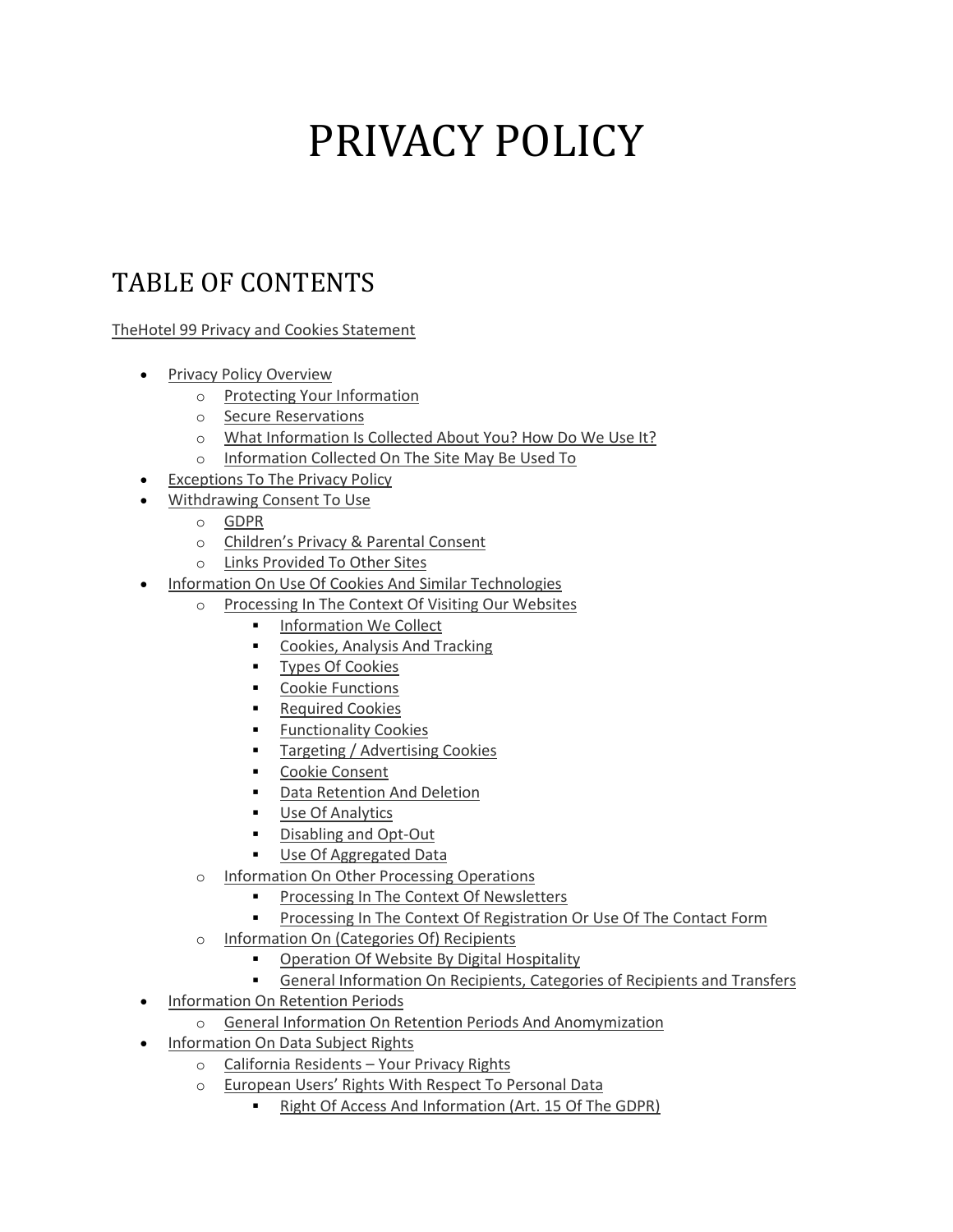- [Right To Rectification \(Art. 16 Of The GDPR\)](https://www.hotel99.com/privacy-policy#Right-to-Rectification)
- [Right To Be Forgotten \(Art. 17 Of The GDPR\)](https://www.hotel99.com/privacy-policy#Right-to-be-Forgotten)
- [Right To Restriction Of Processing \(Art. 18 Of The GDPR\)](https://www.hotel99.com/privacy-policy#Right-to-Restriction-of-Processing)
- [Right To Data Portability \(Art. 20 Of The GDPR\)](https://www.hotel99.com/privacy-policy#Right-to-Data-Portability)
- [Right Of Objection \(Art. 21\(1\) Of The GDPR\)](https://www.hotel99.com/privacy-policy#Right-of-Objection)
- [Right OF Objection To Direct Marketing \(Art. 21\(2\) Of The GDPR\)](https://www.hotel99.com/privacy-policy#Right-of-Objection-to-Direct-Marketing)
- [Automated Decisions \(Art. 22 Of The GDPR\)](https://www.hotel99.com/privacy-policy#Automated-Decisions)
- **[Guarantees](https://www.hotel99.com/privacy-policy#Guarantees)**
- **[Consents](https://www.hotel99.com/privacy-policy#Consents)**
- [Right To Lodge A Complaint](https://www.hotel99.com/privacy-policy#Right-to-Lodge-a-Complaint)
- [Contact](https://www.hotel99.com/privacy-policy#Contact)
- [Changes To This Privacy Statement](https://www.hotel99.com/privacy-policy#Changes-To-This-Privacy-Statement)

# THE HOTEL 99 PRIVACY AND COOKIES STATEMENT

In this Privacy Statement we, **Hotel 99** ("We") will inform you about how we process and use

personal data and on the specific rights you have in connection with your personal data.

# PRIVACY POLICY OVERVIEW

# PROTECTING YOUR INFORMATION

Our hotel is committed to safeguarding your privacy while visiting the Hotel website, namely, [http://www.hotel99.com/.](http://www.hotel99.com/) Our goal is to provide you with an Internet experience that delivers the information, resources and services that are most relevant to you. To achieve this goal, part of the operation of the Site includes the gathering of certain types of information about Site users. Because we understand that your privacy is important, we wish to explain the types of information we gather and the way in which we use it.

We would like our Site visitors to feel confident about using the Site to plan and purchase their accommodations, so we are committed to protecting the information we collect. We have implemented a security program with a web design and maintenance firm to keep information that is stored in our systems protected from unauthorized access.

Our Site is hosted in a secure environment. The Site servers/systems are configured with data encryption, or scrambling, technologies, and industry-standard firewalls. When you enter personal information during the reservation process, or during a customer email sign-up, your data is protected by Secure Socket Layer (SSL) technology to ensure safe transmission.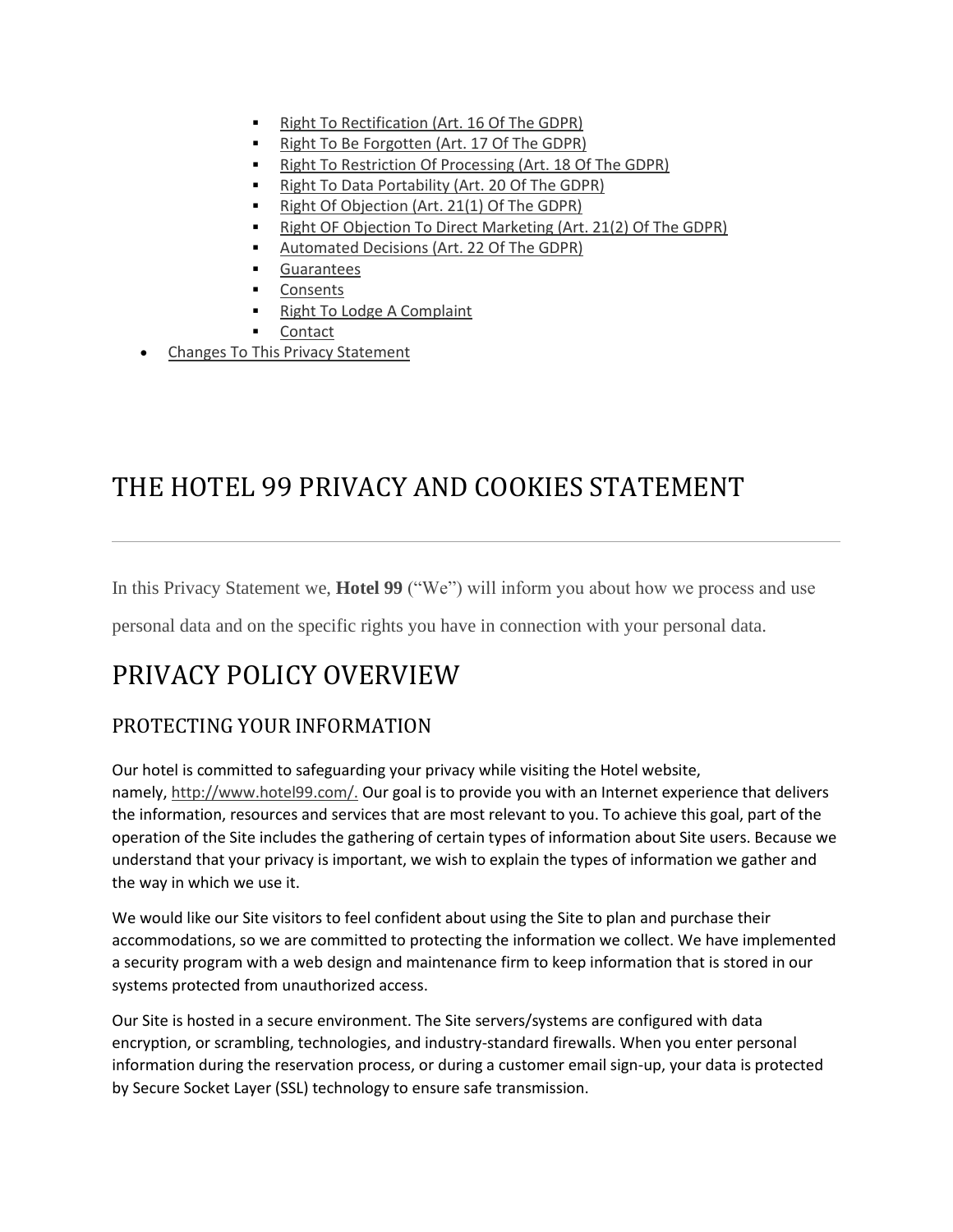# SECURE RESERVATIONS

If you decide to make an online reservation at our website [http://www.hotel99.com/.](http://www.hotel99.com/) ("Site"), you will be linked to a reservation interface and a third-party booking engine ("Booking Engine"). While it appears to be part of our site, the Booking Engine is in fact provided by a third party and is governed by its privacy practices.

## WHAT INFORMATION IS COLLECTED ABOUT YOU? HOW DO WE USE IT?

We take the utmost care to ensure that the personal information we obtain from you is not used in a way that you may be unaware of or not agreeable to. You may wish to submit an information request about our Hotel, participate in one of our promotions or subscribe to our e-mail or postal mail lists. In response, we may ask for information such as your name and postal address. In the event you opt to provide us with this information, we will only use it for the purpose specified by you at the bottom of the information gathering form.

# INFORMATION COLLECTED ON THE SITE MAY BE USED TO

- Register you as a Hotel member
- Plan and purchase hotel accommodations
- Enter your email in our promotions or sweepstakes
- Send marketing communications or surveys to you
- Respond to your questions or suggestions
- Improve the quality of your visit to our site

All forms will provide an opt-out button to allow you to choose not to participate in Hotel lists and future online marketing. In deciding whether or not to join such lists, please note that they are only used for Hotel purposes or in joint promotions with a Hotel partner. We do not sell, rent or share any of your personal information with any other party including any third-party joint promoters, nor use it for unapproved commercial purposes. You may request to be removed from our lists at any time. All emails distributed to our lists will contain easy, online access to unsubscribe.

# EXCEPTIONS TO THE PRIVACY POLICY

Hotel has two exceptions to these limits on use of personal information: Hotel may monitor and, when we believe in good faith that disclosure is required, disclose information to protect the security, property, assets and/or rights of Hotel from unauthorized use, or misuse, of the Site or anything found at the Site.

Hotel may disclose information when required by law; however, only to the extent necessary and in a manner that seeks to maintain the privacy of the individual.

# WITHDRAWING CONSENT TO USE

If, after permitting use of your personal information, you later decide that you no longer want the Hotel to include you on its mailing list or otherwise contact you or use your personal information in the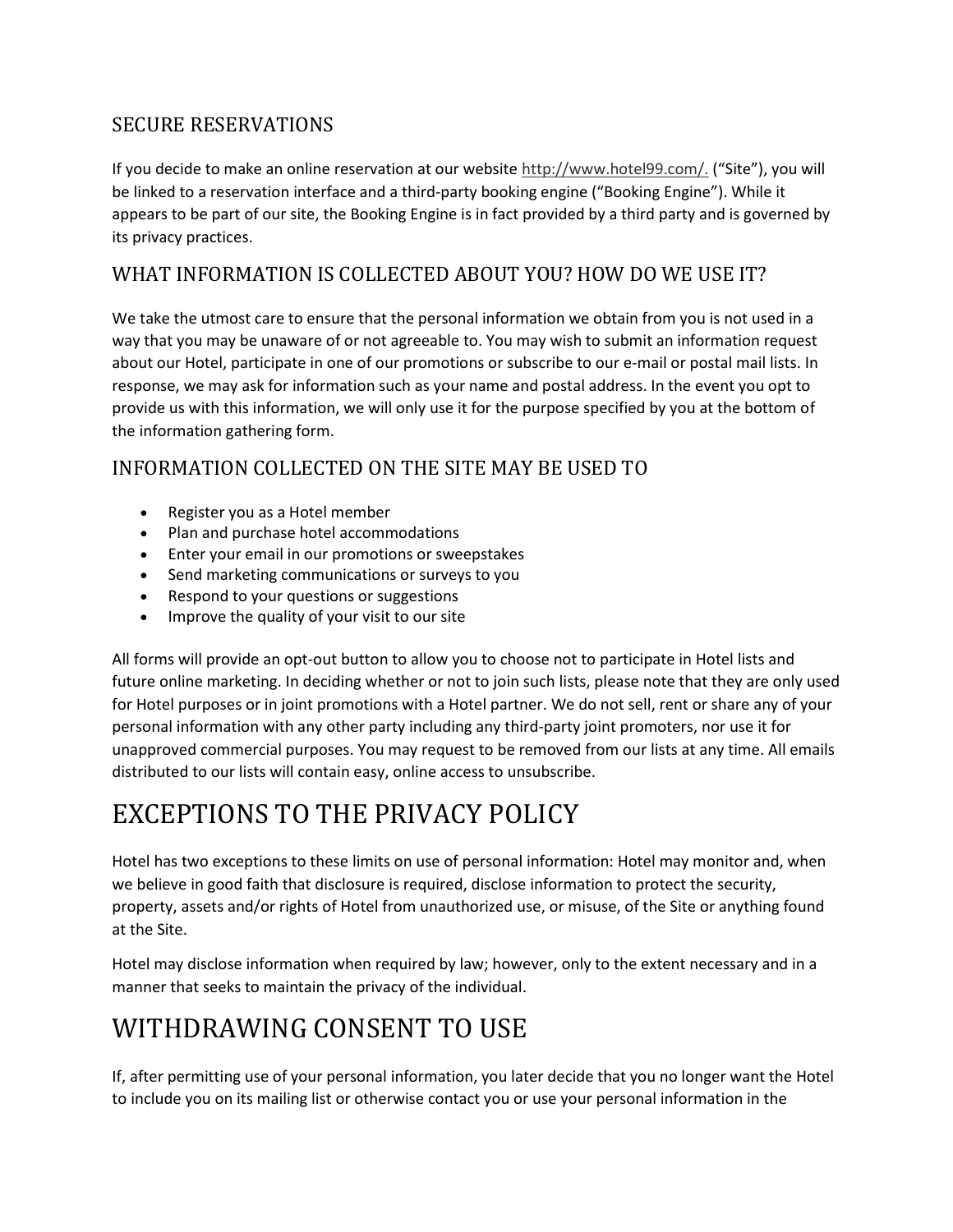manner disclosed in this Privacy Policy or at the Site, simply tell us by sending an e-mail to [info@hotel99.com](mailto:info@hotel99.com), or by clicking on the "Unsubscribe" button at the bottom of our email communication to you.

# GDPR

The GDPR is a data privacy law adopted by the European Union that governs how companies collect, use, share and store information about data subjects. It applies not only to companies located in the European Union, but also to companies outside of the European Union if they "offer goods or services" in the European Union.

You have a number of rights under the GDPR, including the right to be forgotten (also known as "erasure" or the "right to be deleted"), the right to have access to the data that a company keeps about them, the right to modify the data that a company may have about them, and the right to portability, which means that you can us to export to you. the data we have about you.

# CHILDREN'S PRIVACY & PARENTAL CONSENT

Please be aware that the hotel has not designed this site for and does not intend for it to be used by, anyone under age 18. Accordingly, this website should not be used by anyone under age 18. Our privacy policy prohibits us from accepting users who are under the age of 18. Hotel specifically requests that persons under the age of 18 not use this site or submit or post information to the site. Should the hotel inadvertently acquire personal information or other data from users under the age of 18, we will not knowingly provide this data to any third party for any purpose whatsoever, and any subsequent disclosure would be due to the fact the user under age 18 used the site and submitted personal information without solicitation by or permission from Hotel.

# LINKS PROVIDED TO OTHER SITES

Our hotel may provide links to a number of other web sites that we believe might offer you useful information and services. However, those sites may not follow the same privacy policies as us. Therefore, we are not responsible for the privacy policies or the actions of any third parties, including without limitation, any web site owners whose sites may be reached through this Site, nor can we control the activities of those web sites. We urge you to contact the relevant parties controlling these sites or accessing their on-line policies for the relevant information about their data collection practices before submitting any personal information or other sensitive data.

# INFORMATION ON USE OF COOKIES AND SIMILAR **TECHNOLOGIES**

# PROCESSING IN THE CONTEXT OF VISITING OUR WEBSITE

### **Information We Collect**

When you visit our website, our web server will temporarily record the domain name or IP address of the requesting computer, the access date, the file request of the client (file name and URL), the HTTP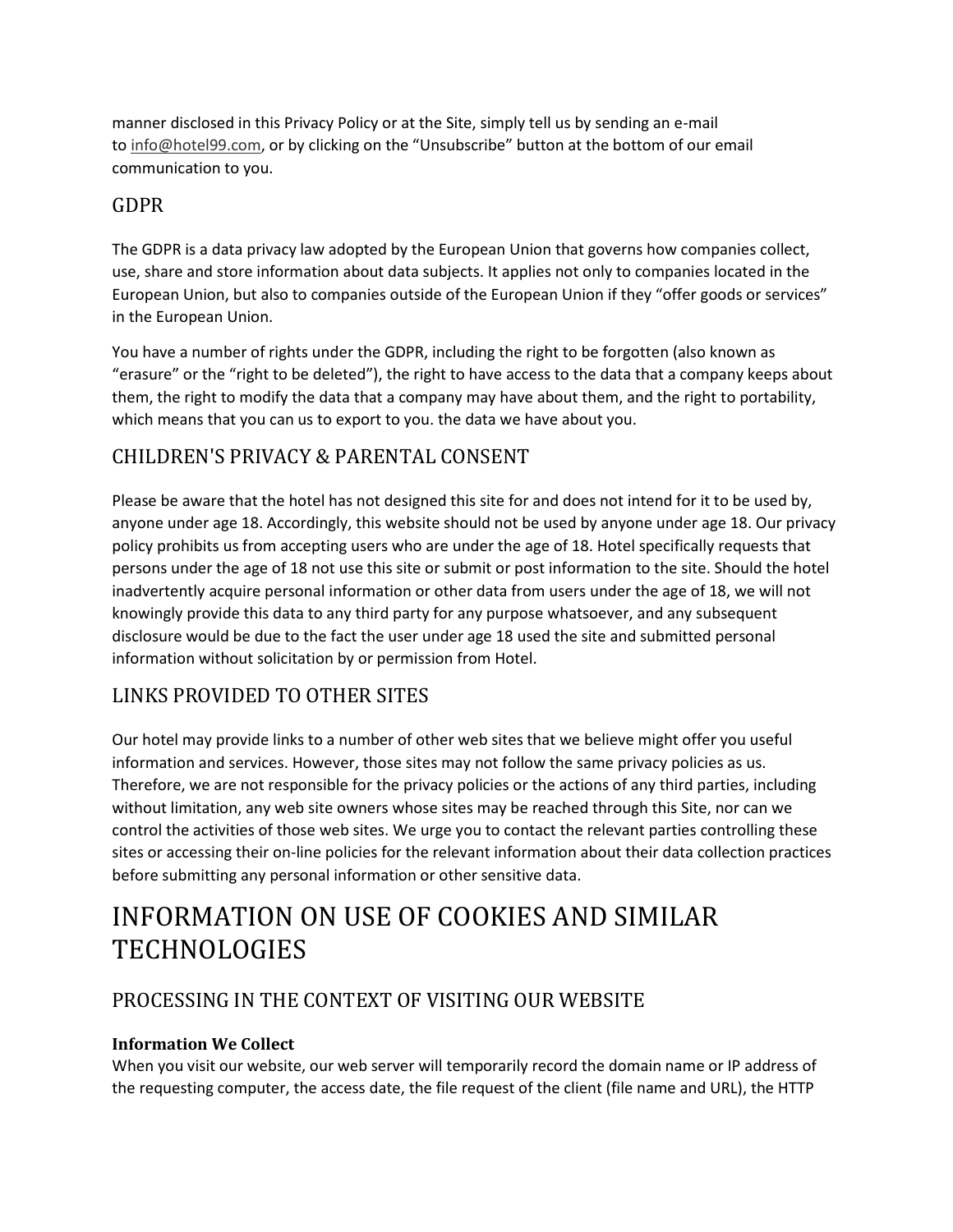response code and the website from which you are visiting us, the number of bytes transferred during the connection and, if applicable, other technical information that we use and statistically evaluate for the technical implementation of the website's use (delivery of the content, guaranteeing the website's functionality and security, protection against cyberattacks and other abuses).

It is necessary to store and process the information referred to above for the duration of your session in order to deliver our website content to your computer. We also store some of this information in the log files of our servers. We will not combine this information with your IP address or other personal data relating to you except as disclosed below.

This processing will take place for the fulfilment of the existing contract of use with you, as far as it serves the purpose of the technical implementation of the website's use and to otherwise protect our legitimate interest in making our website as user-friendly, safe and attractive as possible and in promoting the sale of our products and services. We will assume that your interests do not conflict with this, because the measures described below are taken in order to limit processing to an appropriate degree.

We will also use the data described above to draw conclusions about your interests from your use and to adapt our website's offerings according to your interests (profiling) in order to make our website as user-friendly, safe and attractive as possible and thus promote the sale of our products and services. We do this for the preservation of our aforementioned legitimate interests and, where applicable, on the basis of your consent as described below. For further information please refer to the following Section.

#### **Cookies, Analysis and Tracking**

We use cookies, among other things, to process the data mentioned in the preceding Section. Cookies are files that are stored on your computer's hard drive and are accessed by our server when you visit our website.

We use cookies and the analysis described in the preceding Section for the purposes set forth in in the preceding Section and for the preservation of our legitimate interest described therein and, where applicable, on the basis of your consent as described in below.

#### **Types of Cookies**

There are two different types of cookies used:

- *Session Cookies*: Also called transient cookies, are cookies that are temporarily stored in your browser for the duration of a browser session, and they typically will store information in the form of a session identification and no further information personally identifying you.
- *Persistent Cookies*: Also called permanent or stored cookies, are [cookies](https://www.webopedia.com/TERM/C/cookie.html) that are stored on your [hard drive](https://www.webopedia.com/TERM/H/hard_drive.html) until they expire (persistent cookies are set with expiration dates) or until you delete the cookie. Persistent cookies are used to collect identifying information, such as web surfing behavior or user preferences for a specific web site.

We employ the following types of cookies:

- Requerid Cookies
- Functionality Cookies
- Targeting / Advertising Cookies.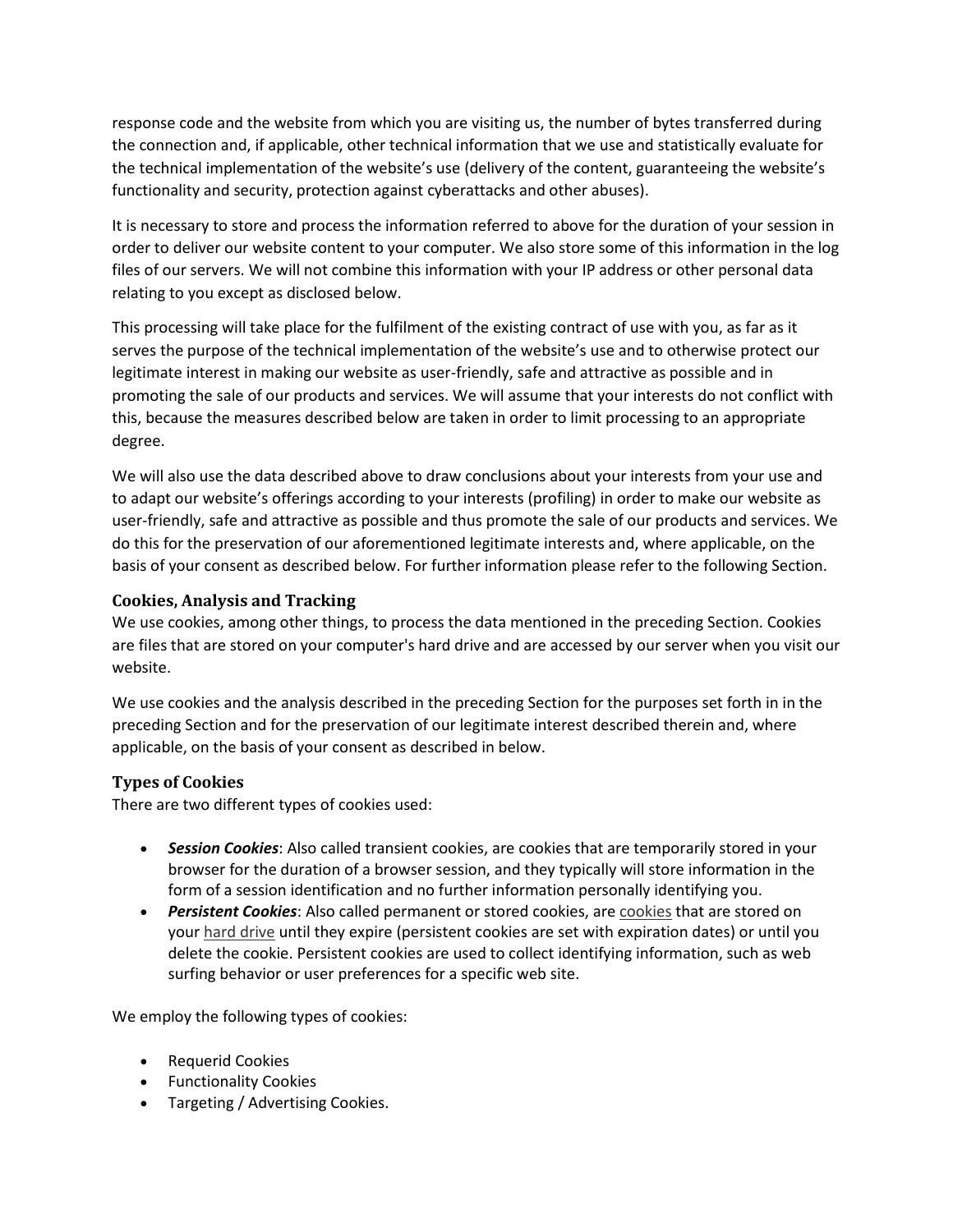These cookies are a mixture of first party cookies, which we set ourselves, and third-party cookies, which are set by other websites.

#### **Cookie Functions**

We use cookies across our websites to improve their performance and enhance your user experience. Cookies are used to provide the following functions:

- *Personalization*: For example, your language preference is remembered.
- *Session Management*: To ensure that your session is routed to the correct system for the duration of your visit.
- *Usage Tracking*: We use cookies to provide analysis of our users' on-going usage of the website. This allows us to adapt our website's offerings according to our users' interests and facilitates on-going improvements to the website.
- *AB Testing / Multivariate Testing*: We can display multiple versions of a page to a user to assess which generates the best user experience.
- *Advertising*: We can display advertising content depending on location, language, and your past browsing history.

#### **Required Cookies**

We use a number of cookies which are strictly necessary to allow you to access our websites, to move between pages and to receive services which you have requested. The types of data collected are:

- session identifier
- IP address, and information generated from anonymized IP address that includes
- a computer host name
- geographic location
- time of visit
- webpage URL
- referring website
- security tokens (for authentication and information submission, like RFP forms)

The following is an example of a strictly necessary cookie which we use:

• *Authentication Cookies*: Provide an authentication method of a secure log-in.

#### **Functionality Cookies**

We use functionality cookies to allow us to remember your preferences. For example, cookies save you the trouble of selecting your language or currency every time you access the website and recall your customization preferences.

We utilize other cookies to analyze how our visitors use our websites and to monitor website performance. This allows us to provide a high-quality experience by customizing our offering and quickly identifying and fixing any issues that arise. For example, we might use performance cookies to keep track of which pages are most popular, which method of linking between pages is most effective, and to determine why some pages are receiving error messages.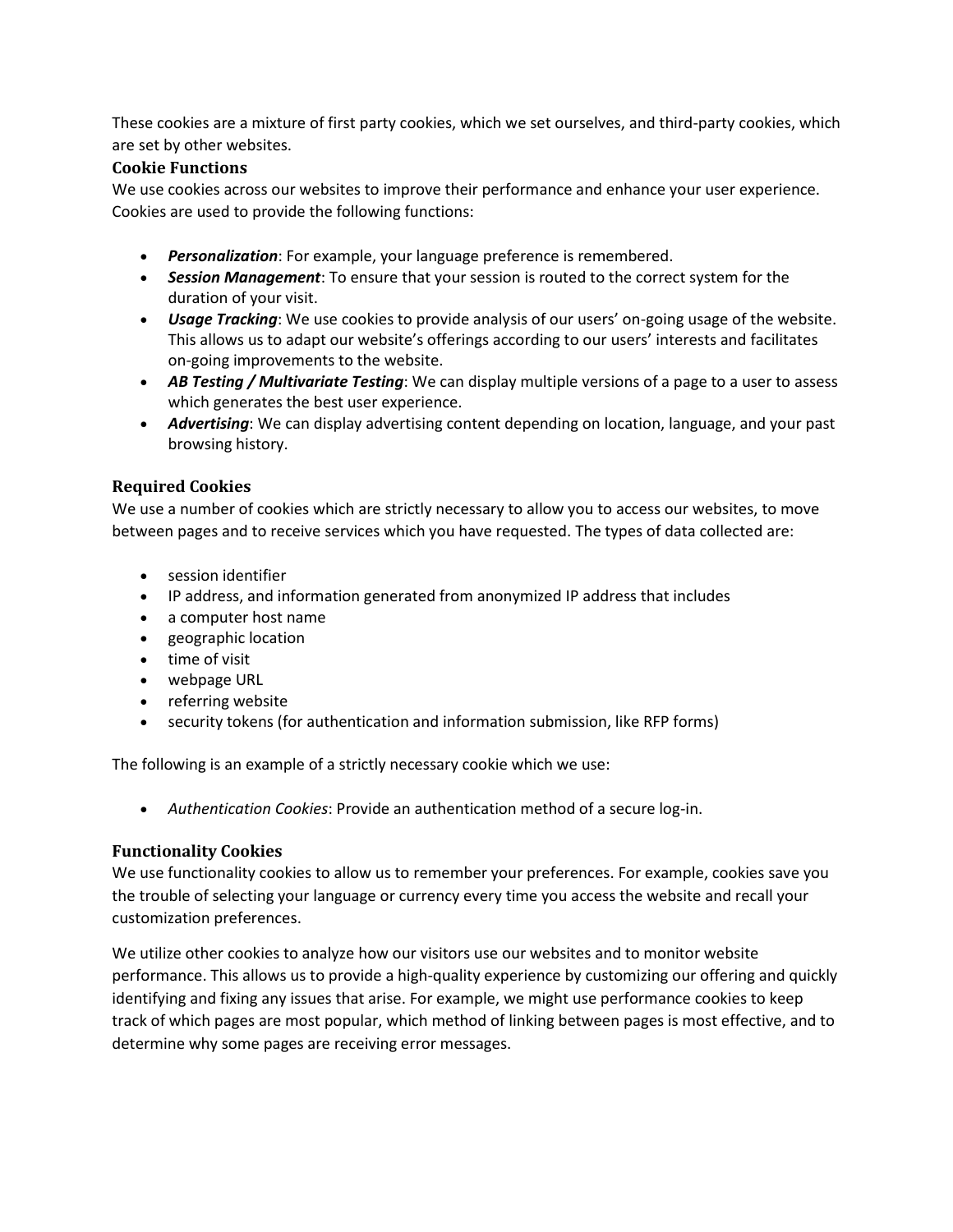#### **Targeting / Advertising Cookies**

We and our partners and advertisers use cookies to display advertisements that we believe are relevant to you and your interests.

We allow certain third-party advertisers and partners to collect information about your use of the website through first and third-party cookies in order to serve adverts to you. They may also analyze this data in order to serve adverts to you on other third-party websites.

We also work with advertisers in order to display our advertisements on third party websites, based on cookies set on your visit to this website. Advertising/targeting cookies may also be used to track your responses to particular adverts, which helps advertisers ensure that you see the most relevant advertisements in future on third party websites.

The following is an example of a targeting/advertising cookie which we use:

• *DoubleClick*: These cookies may also be used by advertisers to allow third parties to serve advertisements to you when you are on other sites. These ads may be adapted to be relevant to you based on your use of the website. This is done on an anonymized basis, using nonpersonally identifiable information.

The types of data used include online identifiers, including cookie identifiers, IP addresses and device identifiers, imprecise location data (based on your IP address) or precise location data (if you have set your system to allow transmission of geolocation information), and client identifiers. Types of targeting enacted based on cookies include:

- *Demographics*: Target ads based on how well products and services trend with users in certain locations, ages, genders, and device types.
- *In-market*: Show ads to users who have been searching for products and like-services.
- *Custom intent audiences*: Choose words or phrases related to the people that are most likely to engage with sites and make purchases by using "custom intent audiences."
- *Similar audiences*: Target users with interests related to those on remarketing lists.
- *Remarketing*: Target users that have already interacted with our ads, website, or app.

We do not control the information collected by such partners or advertiser in connection with our website or the further use of information we may provide to them for the aforementioned services, and they do not process such data on our behalf. Only the data protection policies of those third parties as the respective controllers of such data will apply to their processing of such data. Please see the following sites for more information about specific advertisers and their data policies: [links to advertiser sites and data policies]

#### **Cookie Consent**

When you visit our website from a location within the European Union, you are notified of the use of cookies for tracking and analysis and asked to provide your express consent. The notice makes reference to the detailed explanations in this Privacy Statement.

You can prevent or restrict the storage of cookies on your hard disk by setting your browser not to accept cookies or to request your permission before setting cookies. Once cookies have been set, you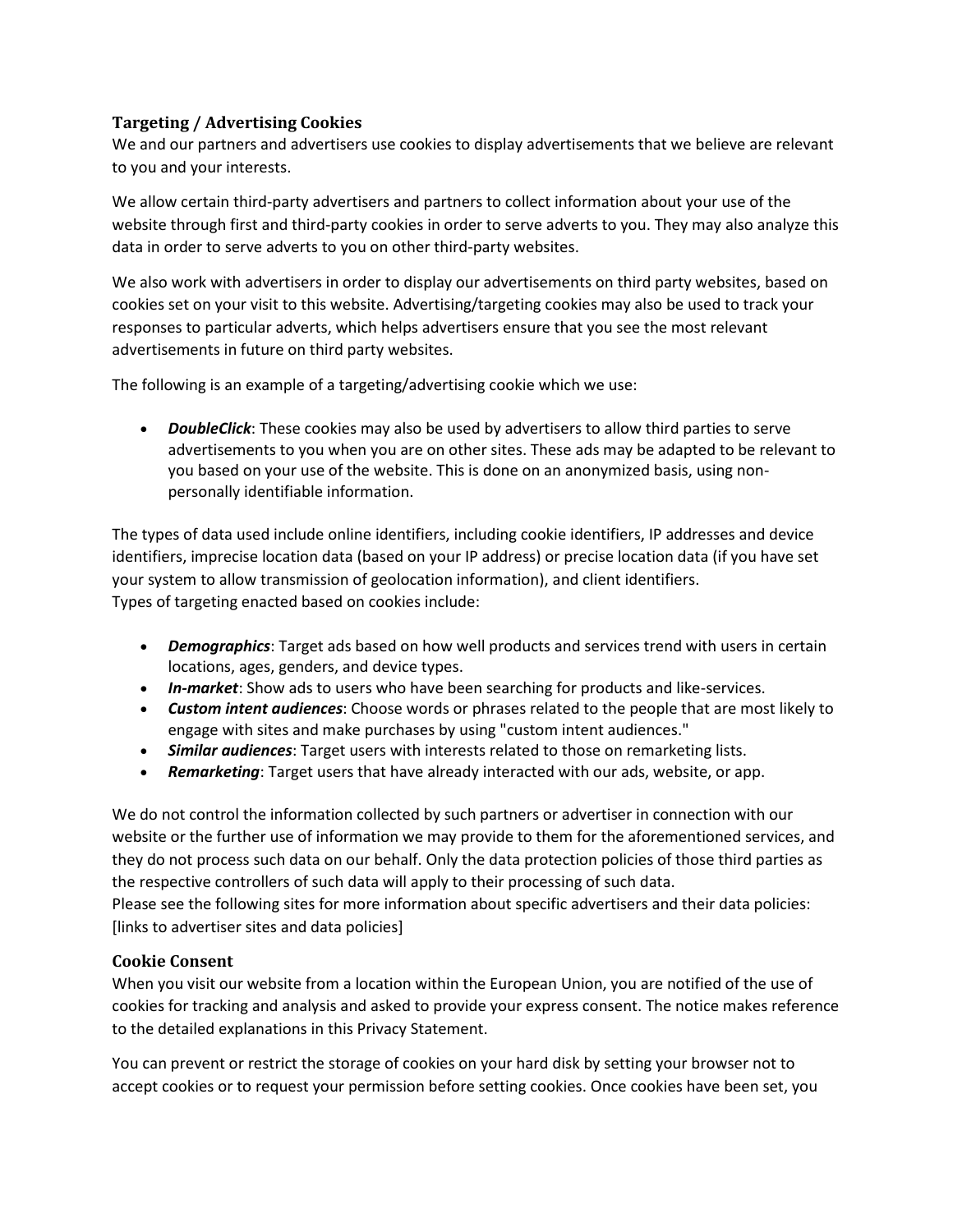can delete them at any time. Please refer to your browser's operating instructions to find out how this works. If you do not accept cookies, this can lead to restrictions in the use of our service.

#### **Data Retention and Deletion**

Log files are deleted after 790 days. Session cookies expire and are deleted at the end of your browser session. Persistent cookies may be set to expire from 30 days to 1 year depending on the function of the cookie. After expiry of those periods information will be deleted or made anonymous.

#### **Use of Analytics**

Our website uses Google Analytics, a web analysis service of Google.

You can find further information on how Google Analytics uses information from sites or apps that use its services here:

<https://analytics.google.com/analytics/web/>

Google Analytics uses so-called "cookies", which are text files placed on your computer, to help the website analyse how users use the site. The information generated by the cookie about your use of this website such as

- browser type and version,
- operating system of your computer,
- referrer URL (i.e. the page last visited),
- host name of accessing computer (IP address),
- date and time of server request

#### **Disabling and Opt-out**

You may refuse the use of cookies by selecting the appropriate settings on your browser, however, please note that if you do this you may not be able to use this website's full functionality. You can also prevent Google from collecting the data generated by the cookie and relating to your use of the website (including your IP address), from processing this data by following these instructions: <https://analytics.google.com/analytics/web/>

#### **Use Of Aggregated Data**

Hotel is interested in improving the Site and may develop and offer new features and services. We monitor aggregated data regarding use of the Site for marketing purposes and to study, improve and promote use of the Site. In connection with such purposes, Hotel may share aggregated data with third parties collectively and in an anonymous way. Disclosure of aggregated data does not reveal personal information about individual Site users in any way that identifies who they are or how to contact them.

## INFORMATION ON OTHER PROCESSING OPERATIONS

#### **Processing in the Context of Newsletters**

If you register via our website or by other means to receive electronic newsletters, we will store and process your registration data (the registration form will show you which registration data we collect and store and whether entries are mandatory or voluntary) for an unlimited period of time until you unsubscribe or we cancel the newsletter dispatch in order to fulfil the existing contract with you for the receipt of the newsletter. The IP address assigned to you by the internet service provider (ISP), and the date and time of registration will also be stored when you register. The purpose of this is to protect our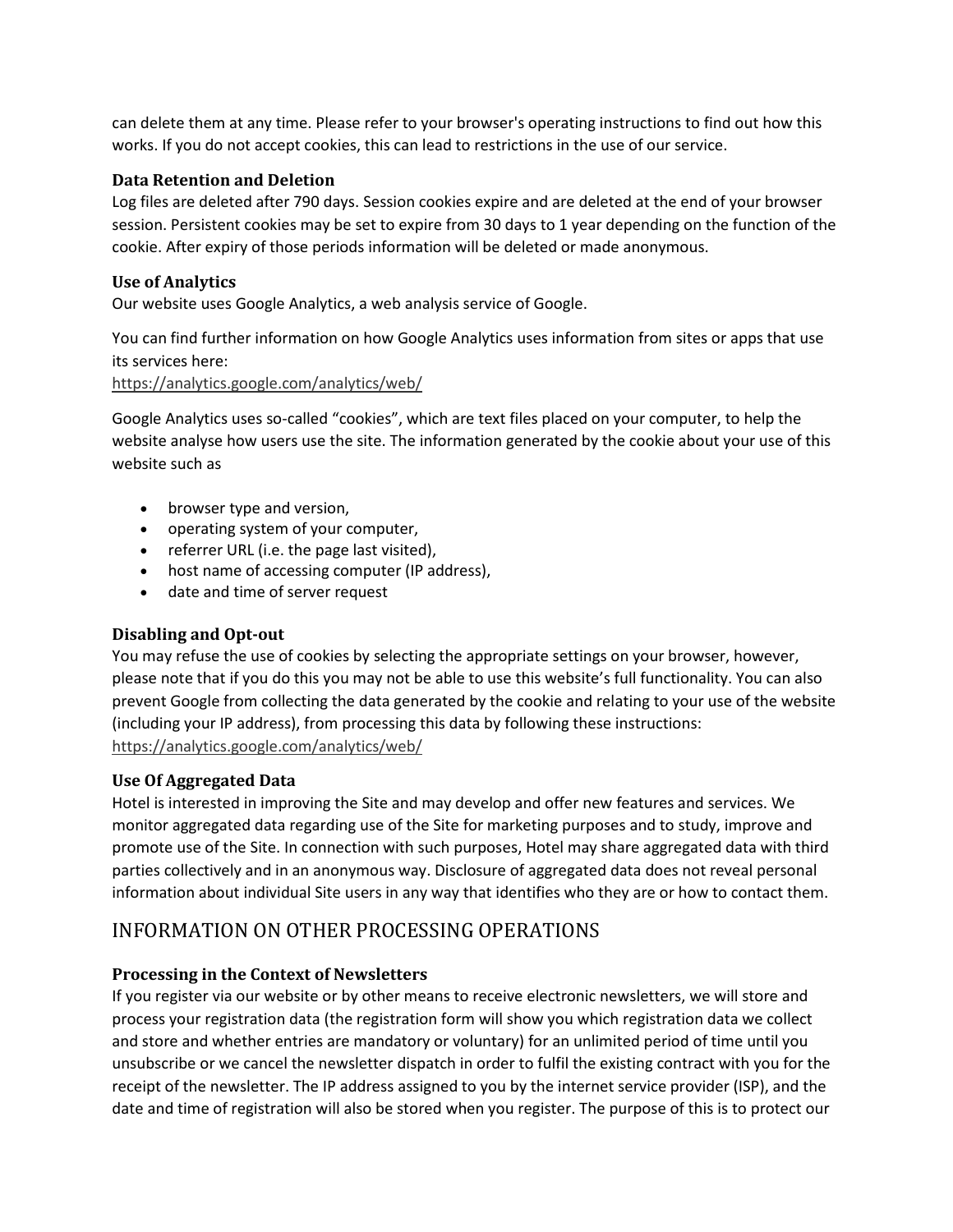legitimate interest in preventing and, if necessary, prosecuting misuse of our services. In addition, we will store and process your consent to receive the newsletter for the retention period specified below. This serves to protect our legitimate interest in being able to prove in the event of a dispute that you wished to receive the newsletter.

After termination of your registration for the receipt of newsletters, we will retain the registration data, the IP address, date and time of registration and your consent for up to six months. This serves to protect our legitimate interest in being able to restore this data in the event of unintentional deletion; or in establishing, exercising or defending legal claims in connection with the registration for, and consent to, receipt of newsletters. We will assume that your interests do not conflict with this, because the retention period is appropriate with respect to the interests to be protected.

The registration for our newsletter takes place in a so-called double opt-in procedure. This means that after registration you will receive an e-mail asking you to confirm your registration. This confirmation is necessary to prevent unauthorized use of your e-mail address by another person.

#### **Processing in the Context of Registration or Use of the Contact Form**

If you register on our website and create a user account (the registration form will show you which registration data we collect and store and whether entries are mandatory or voluntary), all personal data collected in connection with this user account will be stored in this user account until you request to delete the user account or until we cancel the user account for the performance of our contractual relationship on use of the respective website or web service. The IP address assigned to you by your internet service provider (ISP), and the date and time of registration will also be stored when you register. The purpose of this is to protect our legitimate interest in preventing and, if necessary, prosecuting misuse of our services.

After de-registration of your user account, we will retain all data for up to six months. This serves to protect our legitimate interest in being able to restore this data in the event of unintentional deletion; or in establishing, exercising or defending legal claims in connection with our contractual relationship. We will assume that your interests do not conflict with this because the retention period is appropriate with respect to the interests to be protected.

Our website contains a contact form which you can use to submit communications to us. When submitting information through the contact form, you are required to enter certain information which we will use for responding to your request. The contact form enables you to submit additional information on a voluntary basis.

If you provide us with personal data via the user account or the contact form for a purpose beyond the use of the website or respective web service, such as sending us an offer or product information, we will also store and process this data for this purpose. In order to find more information on how we store and process such data, you will need to refer to the Section of this Privacy Statement that is pertinent to the respective purpose.

## INFORMATION ON (CATEGORIES OF) RECIPIENTS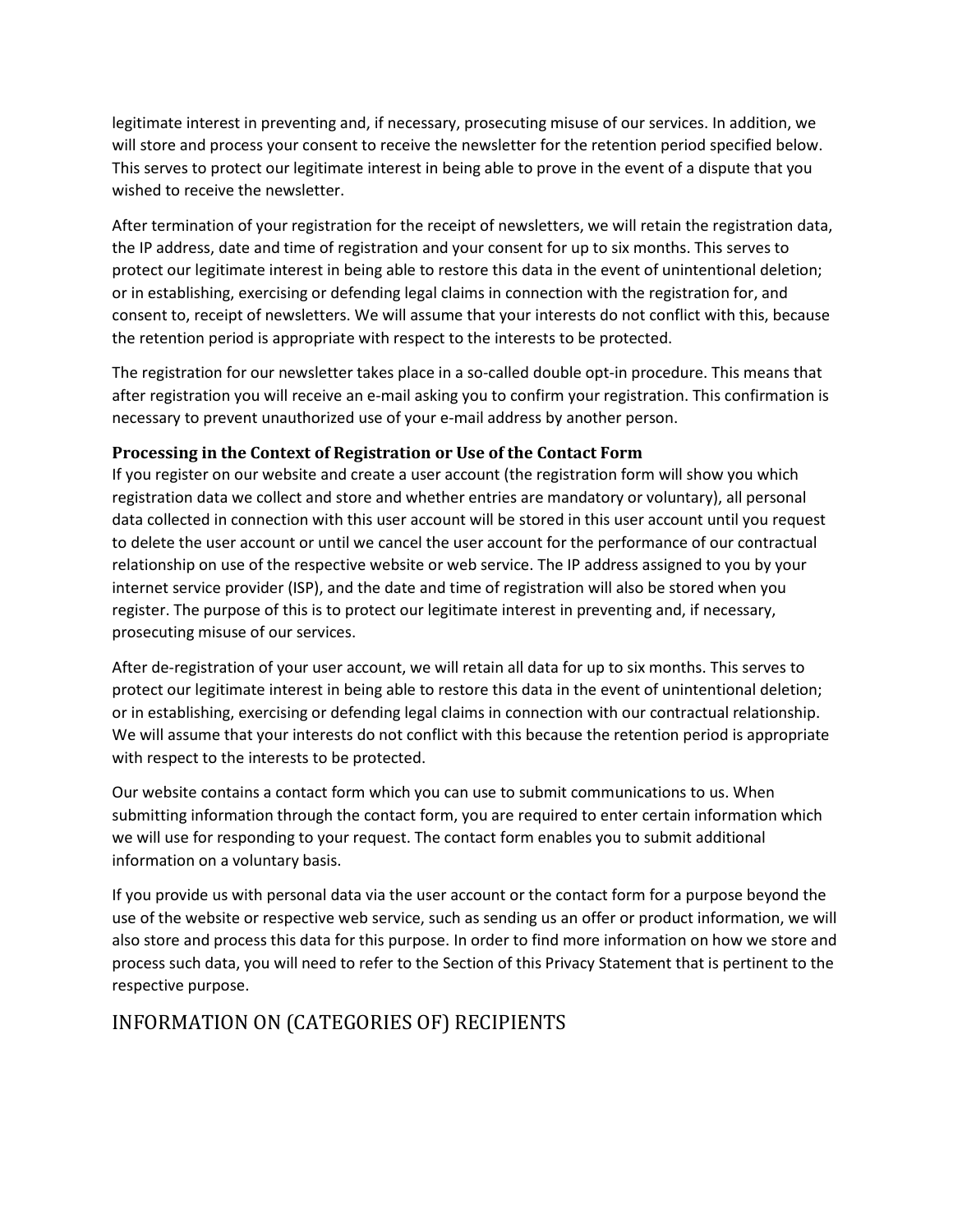#### **Operation of Website By Digital Hospitality**

Our website is operated on our behalf by Digital Hospitality, 201 - 110 Cambie Street, Vancouver BC. We have concluded a contract processing agreement with Digital Hospitality to ensure that the website is operated, and personal data is processed, only on our behalf and in accordance with our instructions.

#### **General Information on Recipients, Categories of Recipients and Transfers**

All of our servers and databases may be operated, maintained or further developed by additional processors or other contractors. They may have access to your data.

Where we store and process data for the performance of contracts, we may pass these data on to agents and contractors we employ for such performance (e.g. to carriers for transportation purposes).

Where we store and process data for communication with you, we may use additional processors or contractors in order to process or transmit electronic or paper correspondence with you (e.g. letter shops, mailing service providers), who will then have access to your data.

We will transfer your personal data to competent law enforcement, regulatory or other authorities, institutions or bodies if we are legally obligated to do so or if we have a legitimate interest in averting coercive measures of such authorities, institutions or bodies within the scope of their legal responsibilities. Such legally required or necessary transmissions are not the subject of this Privacy Statement.

# INFORMATION ON RETENTION PERIODS

# GENERAL INFORMATION ON RETENTION PERIODS AND ANONYMIZATION

We have enacted a data retention and deletion policy in order to ensure that personal data are only stored for as long as necessary for their purpose.

Our data retention and deletion policy takes into account the principle that personal data should be retained for limited periods even after the storage purpose has become obsolete, in order to preserve our legitimate interest in preventing unintentional deletions, in enabling the establishment, exercise or defense of legal claims and in rendering the administration of retention and deletion periods practicable. We assume that your interests do not conflict with this, because these additional retention periods are appropriate with respect to the interests to be protected.

Unless detailed information on deletion periods has already been provided above, the following general deletion periods will apply in accordance with our data retention and deletion policy. Where data fall under several different deletion periods, the longest will always apply:

We will retain customer data for the duration of the customer relationship. After the end of the customer relationship such data will continue to be retained for as long as these data are necessary for the maintenance of the customer account and for the administration of documents or data relating to the customer which fall into any of the categories identified herein below. Otherwise customer data will be deleted after expiry of 1 year.

For compliance with the statutory retention period for commercial letters and tax documents we will retain correspondence, invoices, and other booking documentation for 7 years.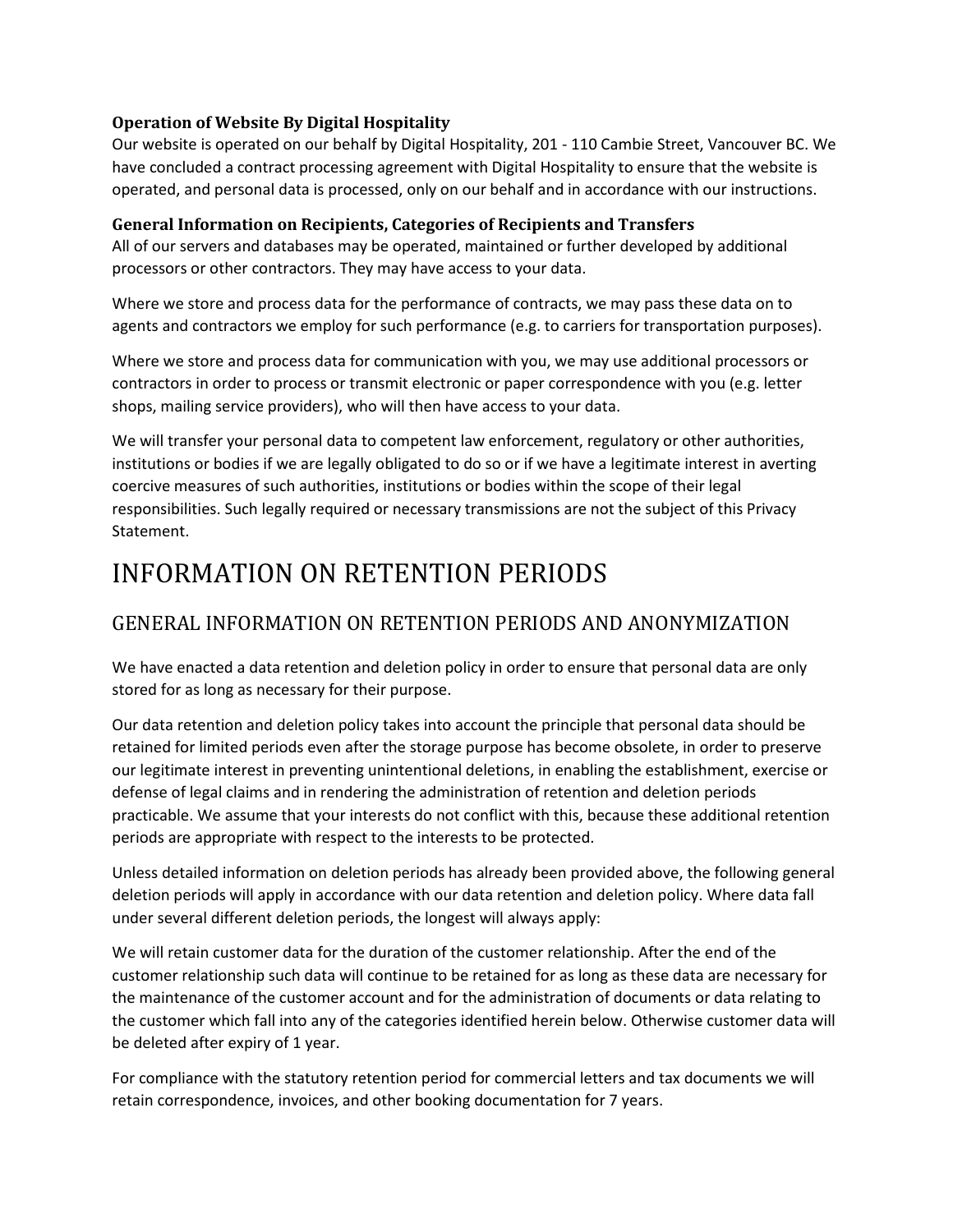We will retain contract-related data and documents for 7 years after the end of the contractual relationship in view of the statutory limitation period for claims and statutory document retention obligations for booking receipts.

If the term "erasure" or "deletion" is used in this Privacy Statement, we reserve the right to anonymize the relevant data record, such that it can no longer be assigned to you, instead of complete deletion.

Anonymized data may be processed and used by us and our processors for an unlimited period. The processing and use of anonymized data is not subject to the GDPR and is not the subject of this Privacy Statement.

# INFORMATION ON DATA SUBJECT RIGHTS

# CALIFORNIA RESIDENTS – YOUR PRIVACY RIGHTS

Under California Civil Code Section 1798.83, California residents who provide us with personal information in obtaining products or services for personal, family, or household use are entitled to request and obtain from us one time per calendar year information about the customer information we shared, if any, with other businesses for their own direct marketing uses. If applicable, this information would include the categories of customer information and the names and addresses of those businesses with which we shared customer information for the immediately prior calendar year.

To obtain this information from us, please send your request to the following address: <https://www.oag.ca.gov/privacy>

You must put the statement "Your California Privacy Rights" in the subject field of your writing if you write to us at the designated mailing address. You must include your name, street address, city, state, and zip code. We will respond to you within 30 days at your mailing address, or at our option, at your email address if you provide it to us. We are not responsible for notices that are not labeled or sent properly, or do not have complete information.

## EUROPEAN USERS' RIGHTS WITH RESPECT TO PERSONAL DATA

You as the data subject have certain rights with regard to your personal data, which we will explain to you below:

### **Right of Access and Information (Art. 15 of the GDPR)**

You have the right, where the statutory requirements are met, to request from us at any time, at no cost, confirmation as to whether personal data relating to you is being processed, a copy of this data and comprehensive information on this personal data. This right extends in particular, without limitation, to the purposes of processing, the categories of personal data being processed, the recipients, the storage period and the origin of the data.

### **Right to Rectification (Art. 16 of the GDPR)**

You have the right to request us to rectify incorrect and incomplete personal data concerning you without delay, where the statutory requirements are met.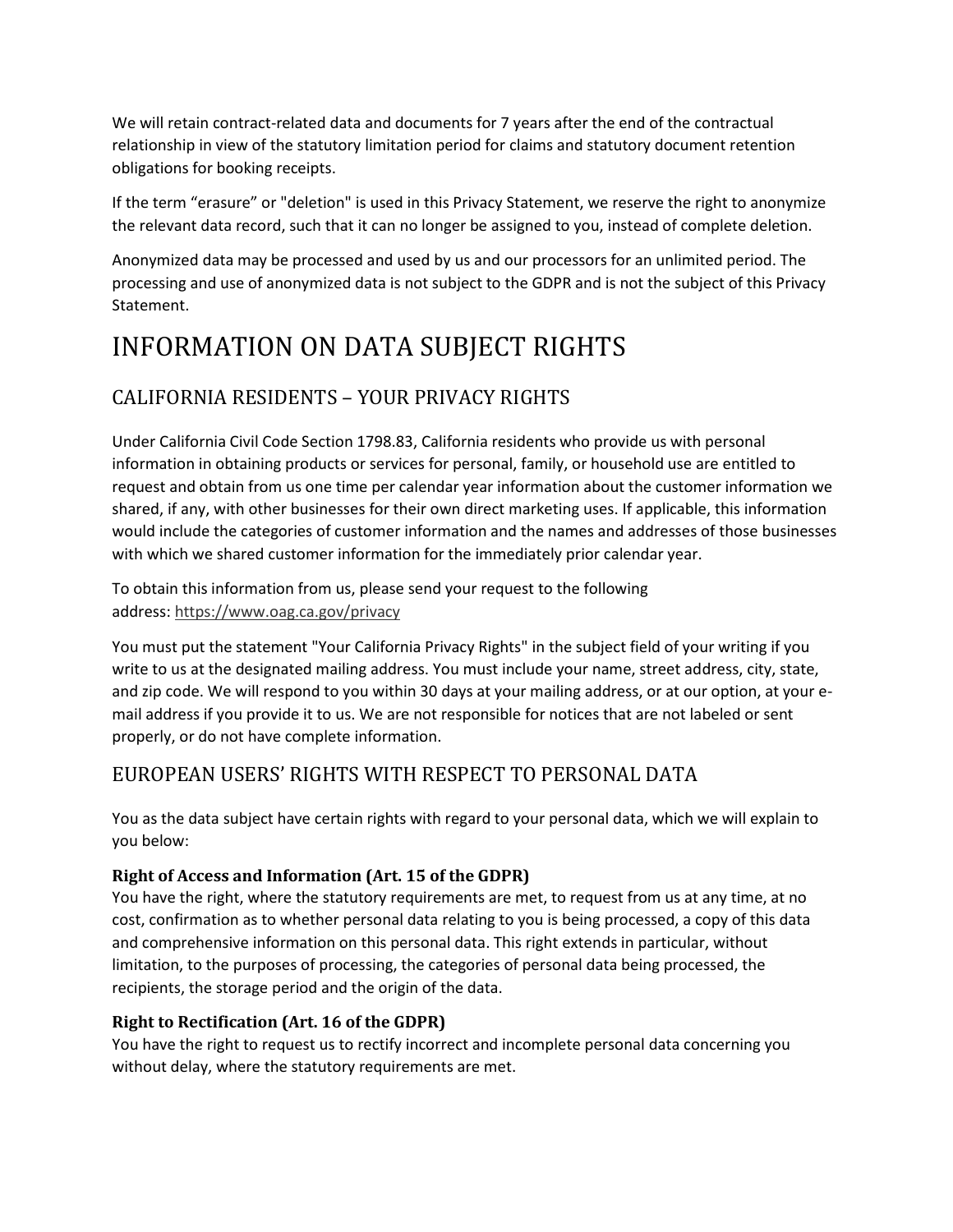#### **Right to be Forgotten (Art. 17 of the GDPR)**

You have the right to demand from us the immediate deletion of personal data concerning you, where the statutory requirements are met, if, among other reasons, their storage is no longer necessary or unlawful, if you withdraw your consent on which their storage was based, if you have validly objected to their storage in accordance with below Sections, if we are obligated to delete them for any other reason or if the data were collected as part of a web service. If we have made the data public, in addition to deletion of the data, we must also inform other controllers in such cases that you have requested the deletion of this data and all references thereto, insofar as this is reasonable in view of the available technology and the implementation costs. The above obligation does not apply in certain exceptional cases, in particular storage for the purpose of establishing, exercising or defending legal claims.

### **Right to Restriction of Processing (Art. 18 of the GDPR)**

You have the right to request us, where the statutory requirements are met, to restrict the processing of personal data relating to you, for example if you dispute their accuracy, the storage is no longer necessary or is unlawful and you still do not wish to have it deleted or if you have filed an objection to the processing (see below) as long as it has not yet been established whether our legitimate reasons outweigh yours.

### **Right to Data Portability (Art. 20 of the GDPR)**

If automated processing of personal data occurs solely on the basis of your consent or to fulfil a contract with you or to implement pre-contractual measures, you have the right to require us, subject to statutory requirements, to make available the personal data in relation to yourself that you have provided to you or to a third party you designate, if this is technically feasible, in a structured, current and machine-readable format and not to impede its transfer to a third party.

### **Right of Objection (Art. 21(1) of the GDPR)**

You have the right to require us, where the statutory requirements are met, to no longer process personal data relating to you which we process for the performance of a task which is in the public interest or for the protection of our legitimate interests or those of a third party, if you object to such processing for reasons which arise from your particular situation. In this case we must desist from further processing unless there are compelling grounds for processing which outweigh your interests or the processing is carried out for the establishment, exercise or defense of legal claims.

## **Right of Objection to Direct Marketing (Art. 21(2) of the GDPR)**

You can object to the further processing of your personal data for direct marketing purposes at any time, and we will consequently refrain from processing them for this purpose. This also applies to profiling insofar as it is associated with such direct marketing.

### **Automated Decisions (Art. 22 of the GDPR)**

We will not make any decisions without your consent which produce legal effects concerning you or similarly significantly affect you and that are based exclusively on automated processing (including profiling).

### **Guarantees**

To the extent that we indicate in this Privacy Policy that guarantees have been agreed to provide an adequate level of protection, you may request copies of the relevant documents from our designated representative within the EU.